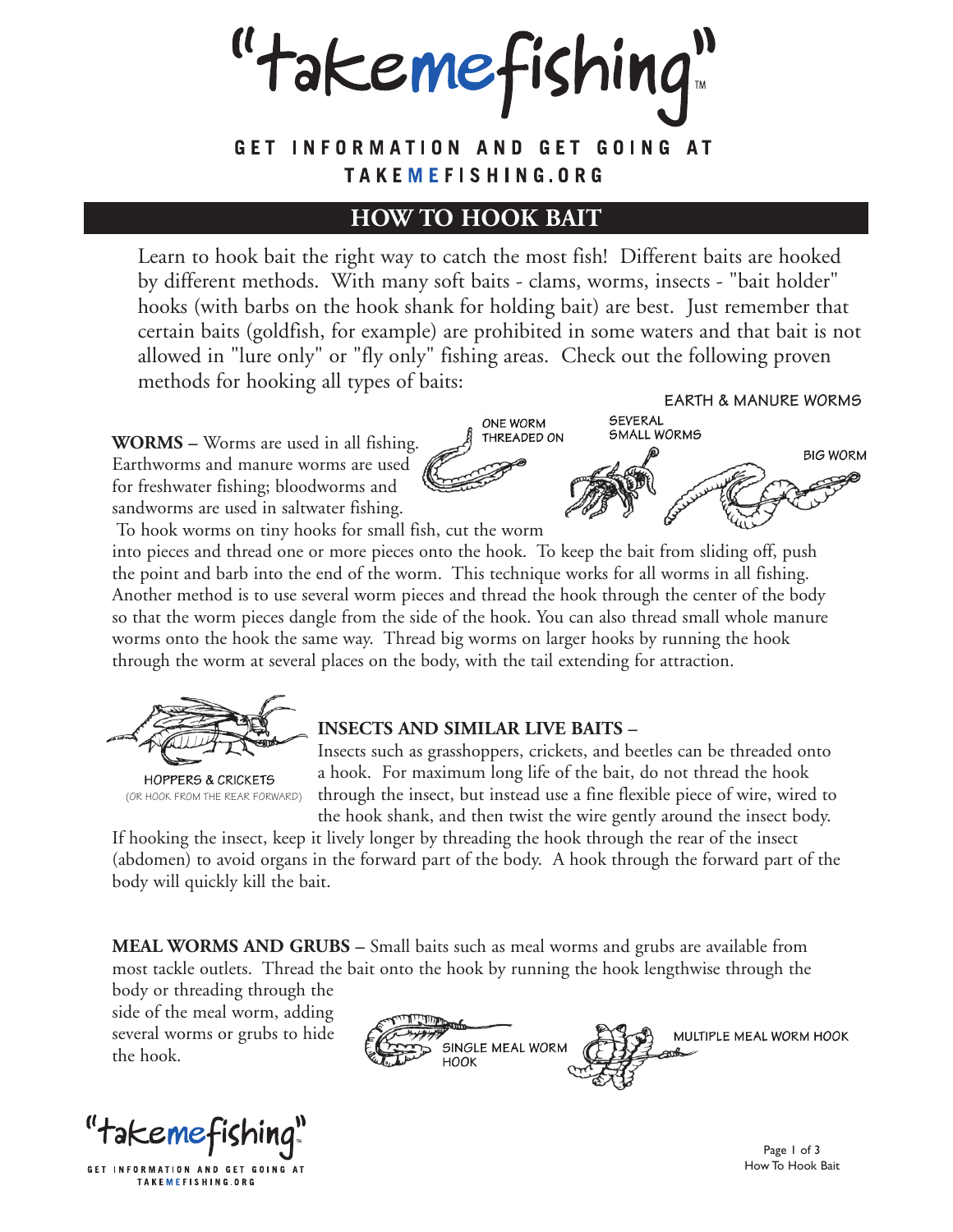**MINNOWS –** How you hook live minnows depends upon how you are going to fish them. If you are fishing a minnow to troll (drag the bait) or repeatedly cast and retrieve it, hook the minnow through the upper and lower lips with the hook point up so that the minnow will "swim" naturally. You can

use this same method for hooked minnows fished from a single- or two-hook rig or from a float and sinker combination. A better method for float-and-sinker fishing is to hook the minnow through the back, but avoid the spine so as to not paralyze the baitfish. This allows more natural baitfish movement. For fishing a minnow that you allow to free swim

GET INFORMATION AND GET GOING AT TAKEMEFISHING.ORG



without a weight or float, hook it through the tail so that it can swim naturally to attract game fish.



**CRAYFISH –** Crayfish are great baits for smallmouth bass, catfish, walleye and similar fish. To hook crayfish, thread the hook shallowly through the back or forward part of the body so as to not hurt any vital organs. An alternative is to hook the crayfish through the meaty part of the tail. You can also cut the tail off the crayfish and use the tail to hide the hook.

**CUT BAIT –** Cut bait is made from fish, eels, or minnows and is cut into chunks for still fishing (fishing from one spot) or into strips for trolling (dragging a bait behind a moving boat). For still fishing, cut the bait into squares or hunks that can be easily threaded onto a hook. For best results, keep the skin on the bait to help the penetrating hook hold in place. For trolling (dragging bait), retrieving bait and drifting bait in a current, cut the bait into a long "V"-shaped strip. Hook through the skin at the wide end of the "V" strip so that when retrieved the bait will resemble a swimming minnow or eel.